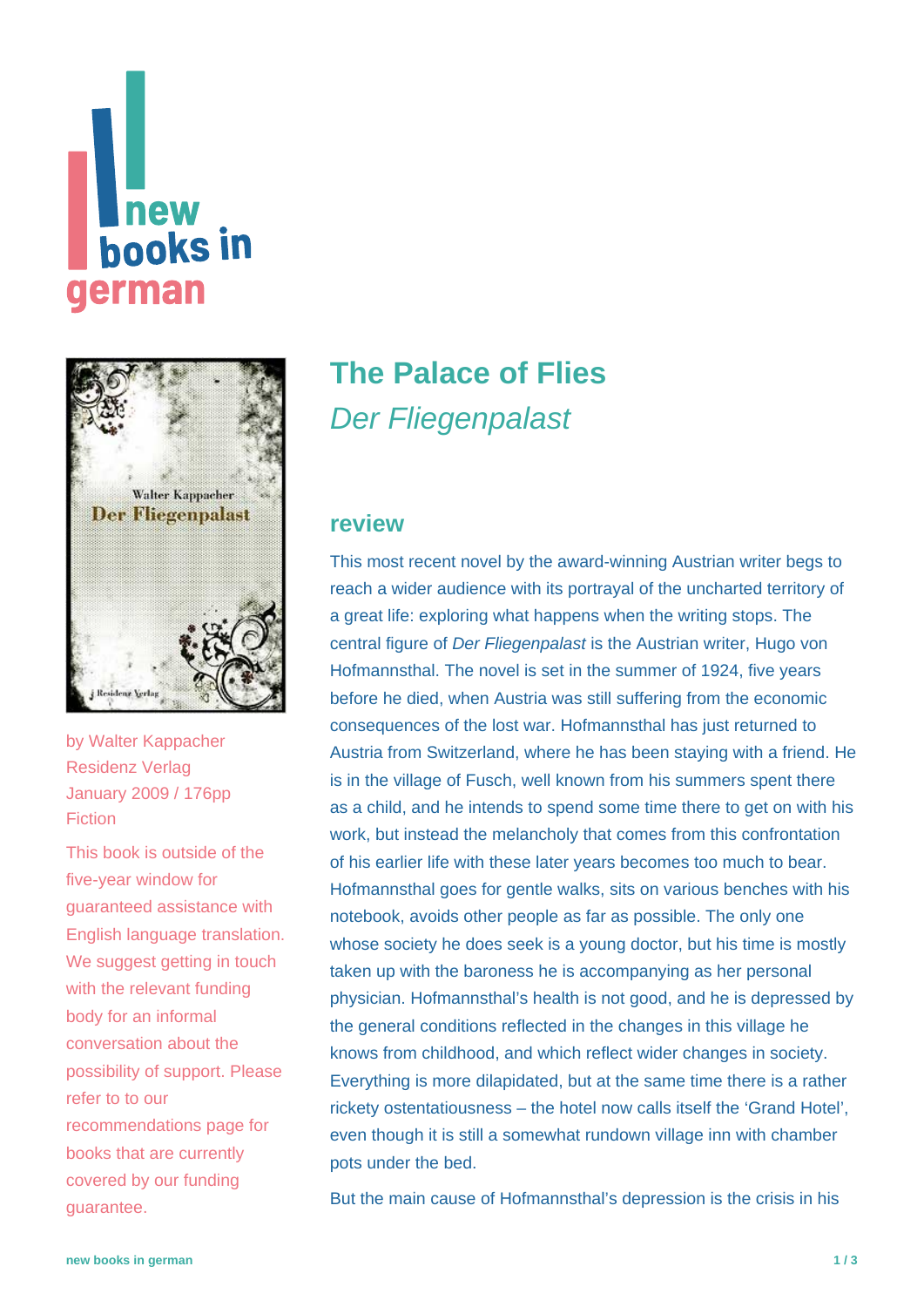The English language translation rights to the book have sold.

This page will be updated once an English language translation is published.

literary work, his writer's block. He imagined returning to a place where he'd spent holidays as a child, plus the peace and quiet, would help him to work, but he makes no progress on the pieces he's working on apart from notes.

Kappacher has produced a very sensitive portrait of a man at a moment when both his health and his temperament are fragile: his eyesight is poor, he has dizzy spells, he can no longer do the walks he did when he was younger; he constantly expresses intentions which he doesn't carry out, he is forever saying the wrong thing, apologising, insulting people by avoiding them, and apologising again. Yet Kappacher counters these frustrations by taking us into Hofmannsthal's thoughts, roving through his memories of childhood and the world of literature. The result is a highly absorbing study of this most prominent of writers at a moment of crisis.

### **press quotes**

'This book about Hofmannsthal could not be more delicate, subtle or discreet and yet it is devastatingly sad ... You will never catch Kappacher's sober sympathy and his tightly-knit prose slipping into sentimentality.'– Frankfurter Allgemeiner Zeitung 'A masterpiece of contemporary storytelling.'– Der **Standard** 

#### **about the author**

**Walter Kappacher Born** in 1938 in Salzburg, Walter Kappacher left school at the age of 15. He worked in several professions, but has been writing since 1967, and has been a freelance author since 1978. Kappacher lives in Obertrum in Salzburg and has received numerous awards, for example the Hermann Lenz Prize in 2004 and the Großer Kunstpreis des Landes Salzburg in 2006. He is a member of the German Academy of Language and Literature and in 2009 he received the Georg Büchner Prize, the most prestigious accolade for German-language writers.

#### **Previous works include:**

Morgen (1975); Der lange Brief (1982/2007); Touristomania (1990); Ein Amateur (1993); Wer zuerst lacht (1997); Silberpfeile (2000); Selina oder das andere